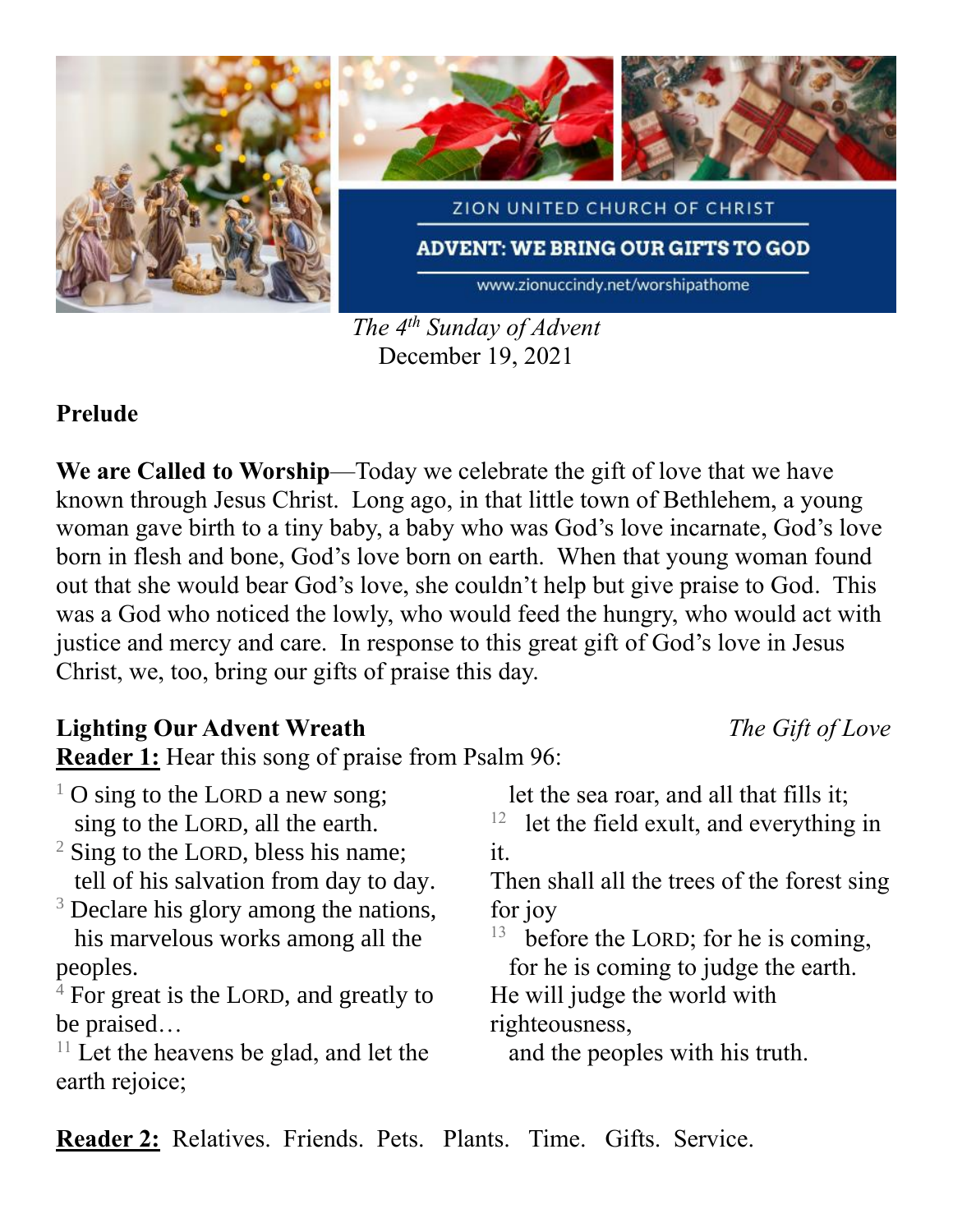**Reader 1:** These are a few things to engage and express our love.

**Reader 2:** Pungent animal smells. Straw mattress. Young unwed parents.

Traveling visitors.

- **Reader 1:** These are a few things that welcome the arrival of love.
- **Reader 2:** Apathy. Ignorance. Greed. Self-reliance. Exploitation. Violence.
- **Reader 1:** These are a few things that threaten love in action.
- **Reader 2:** Life. Justice. Peace. Wholeness. Creation. Us. You. Me.
- **Reader 1:** These are a few things that Love embraces unconditionally. (Reader 2 lights the last Blue Advent candle)
- **Reader 2:** Good news, great joy, all the people!
- **Reader 1:** We are love-ready and empowered!

# **Sharing Our Joys and Concerns**

*You are welcome to send prayer requests to Pastor Sarah. Spend a few moments connecting with God and lifting up your prayers.*

# **A Time of Prayer**

**The Lord's Prayer** (unison)—Our Father, who art in heaven, hallowed be thy name, thy kingdom come, thy will be done, on earth as it is in heaven. Give us this day our daily bread. And forgive us our debts, as we forgive our debtors. And lead us not into temptation, but deliver us from evil. For thine is the kingdom, and the power, and the glory, forever. Amen.

**We Hear God's Word** Luke 1:39-55 (NRSV)

39 In those days Mary set out and went with haste to a Judean town in the hill country, <sup>40</sup>where she entered the house of Zechariah and greeted Elizabeth. <sup>41</sup>When Elizabeth heard Mary's greeting, the child leapt in her womb. And Elizabeth was filled with the Holy Spirit  $42$  and exclaimed with a loud cry, 'Blessed are you among women, and blessed is the fruit of your womb. <sup>43</sup>And why has this happened to me, that the mother of my Lord comes to me?  $44$  For as soon as I heard the sound of your greeting, the child in my womb leapt for joy. <sup>45</sup>And blessed is she who believed that there would be a fulfilment of what was spoken to her by the Lord.'

46 And Mary said, 'My soul magnifies the Lord, 47 and my spirit rejoices in God

my Savior,  $48$  for he has looked with favor on the lowliness of his servant.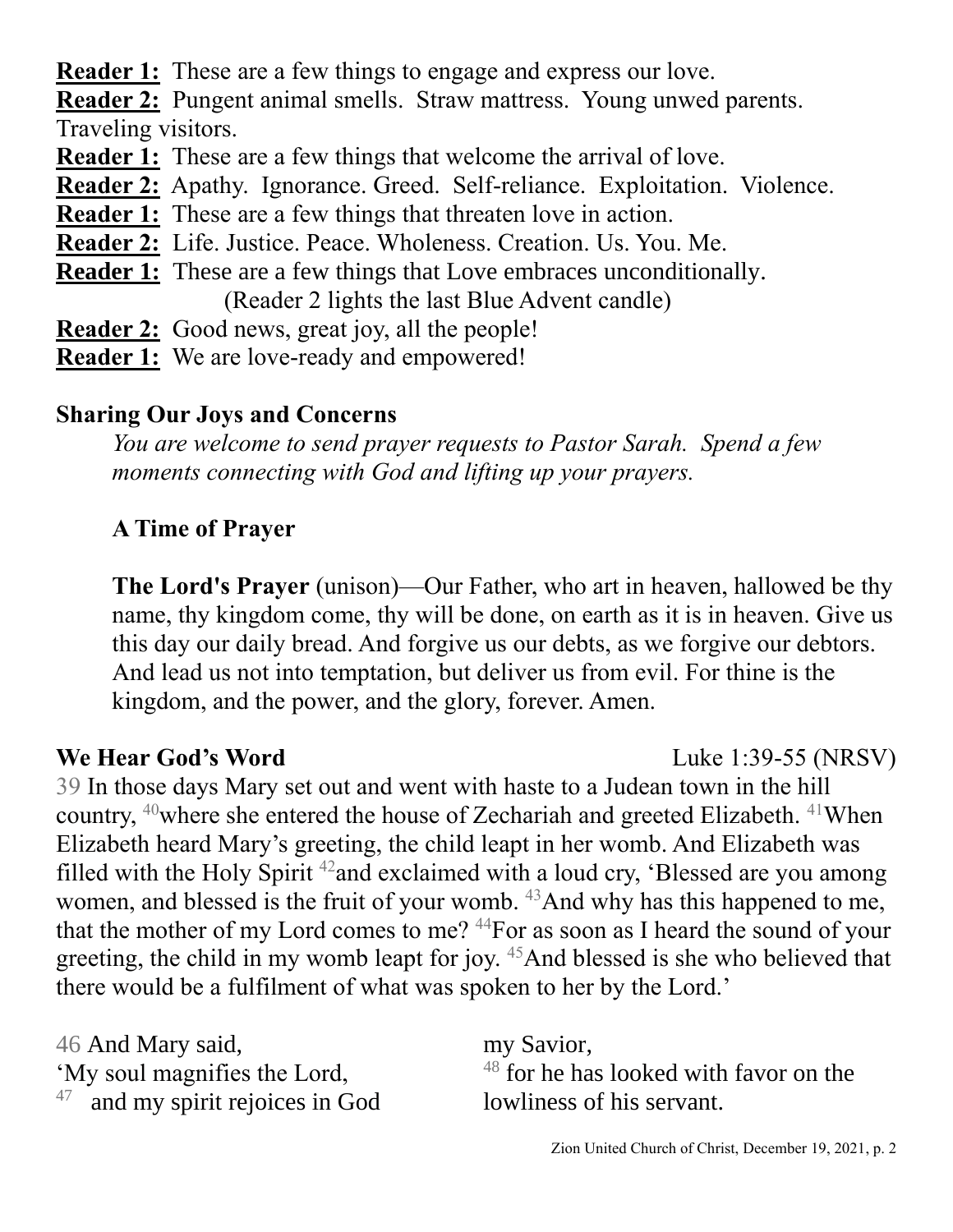Surely, from now on all generations will call me blessed;

 $49$  for the Mighty One has done great things for me,

and holy is his name.

- <sup>50</sup> His mercy is for those who fear him from generation to generation.
- $51$  He has shown strength with his arm; he has scattered the proud in the

thoughts of their hearts.

<sup>52</sup> He has brought down the powerful

from their thrones, and lifted up the lowly;

 $53$  he has filled the hungry with good things,

and sent the rich away empty.

- <sup>54</sup> He has helped his servant Israel, in remembrance of his mercy,
- <sup>55</sup> according to the promise he made to our ancestors,

 to Abraham and to his descendants for ever.'

**Special Music** *Mary Did You Know*, Kaylee Gephart, Cello

**Meditation** *The Gift of Praise*

## **We Respond to God's Word with Our Giving**

**Invitation—** When we give only a portion of what we have, we sometimes overlook the fact that life-changing ministry occurs where our combined gifts land. Literal lives are at the other end of our donations when we contribute to the Christmas Fund, our benevolence offering for December. Our gifts help to supplement the payment of health benefit premiums of lower-income retired United Church of Christ clergy and lay employees who have given years of service to us. Our offerings are but one way we can express our love for God and the people our ministries serve. Through our giving, we can be messengers of the Good News, expressing love to all the people. We cheerfully open our wallets, purses, pockets, apps, and hearts to give what God has first gifted to us.+

**December Benevolence—The Christmas Fund has been caring for active and** retired clergy and lay employees of the United Church of Christ for over 100 years, providing emergency grants, supplementation of small annuities and health premiums, and Christmas "Thank You" gift checks each December to our lower-income retirees. United Church of Christ congregations and members have blessed the Christmas Fund with their generosity for many years. This year, your care and compassion will be especially appreciated by those servants of the church who are facing a time of need.